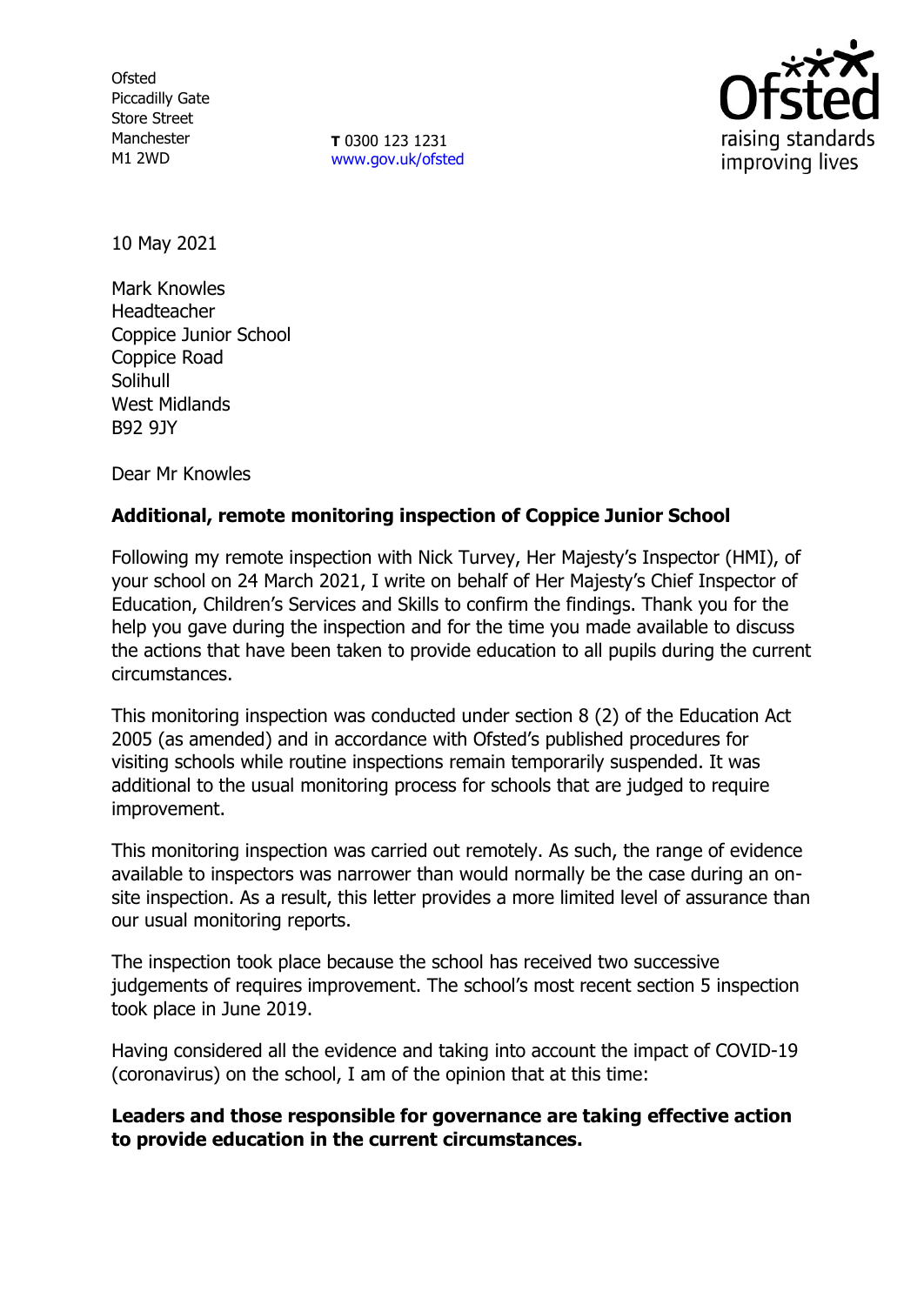

Leaders and those responsible for governance should take further action to:

- $\blacksquare$  evaluate the impact of changes leaders have made, so that it is clear what is improving pupils' learning and what is not
- make sure that all subject plans clearly sequence what pupils need to know and remember in all subjects.

## **Context**

- $\blacksquare$  You have been in post since just before the last inspection. The deputy headteacher is new to the role of special educational needs coordinator (SENCo) in the current academic year. The English leader has been appointed since the last inspection.
- Approximately three quarters of pupils were educated at home when the school was partially closed in the early part of the spring term 2021. Around eight out of ten vulnerable pupils attended school on site. Half of pupils with education, health and care plans attended on site during the same period.
- At the time of this inspection, all pupils were attending on site.

## **Main findings**

- Leaders and those responsible for governance have overseen a rapid development of remote education. They made sure that a broad and balanced curriculum was in place, both for pupils on site and for pupils learning remotely. Leaders thought carefully about which subjects were less successful when taught remotely. For instance, they identified some limitations to the teaching of art in the period when most pupils were learning at home. When the school reopened to all pupils, staff planned a short project for all classes to learn about the life and work of a famous artist to compensate for the missed learning. Teachers also have plans in place to identify aspects of the curriculum that pupils have missed and adjust teaching to cover these parts of the curriculum.
- $\blacksquare$  By the start of the pandemic, leaders had put in place new schemes of work and strategies for teaching English, including reading, and for mathematics. There is some evidence that leaders' work is bringing about improvements in pupils' reading. Nevertheless, leaders have not fully evaluated the impact of the changes they have made. Leaders also believe that the school's own assessments show improvements in mathematics. However, changes made to mathematics have not been in place long enough for leaders to be confident of their impact.
- Leaders have undertaken a review of the curriculum and teaching since the last inspection. They have brought in a great many changes aimed at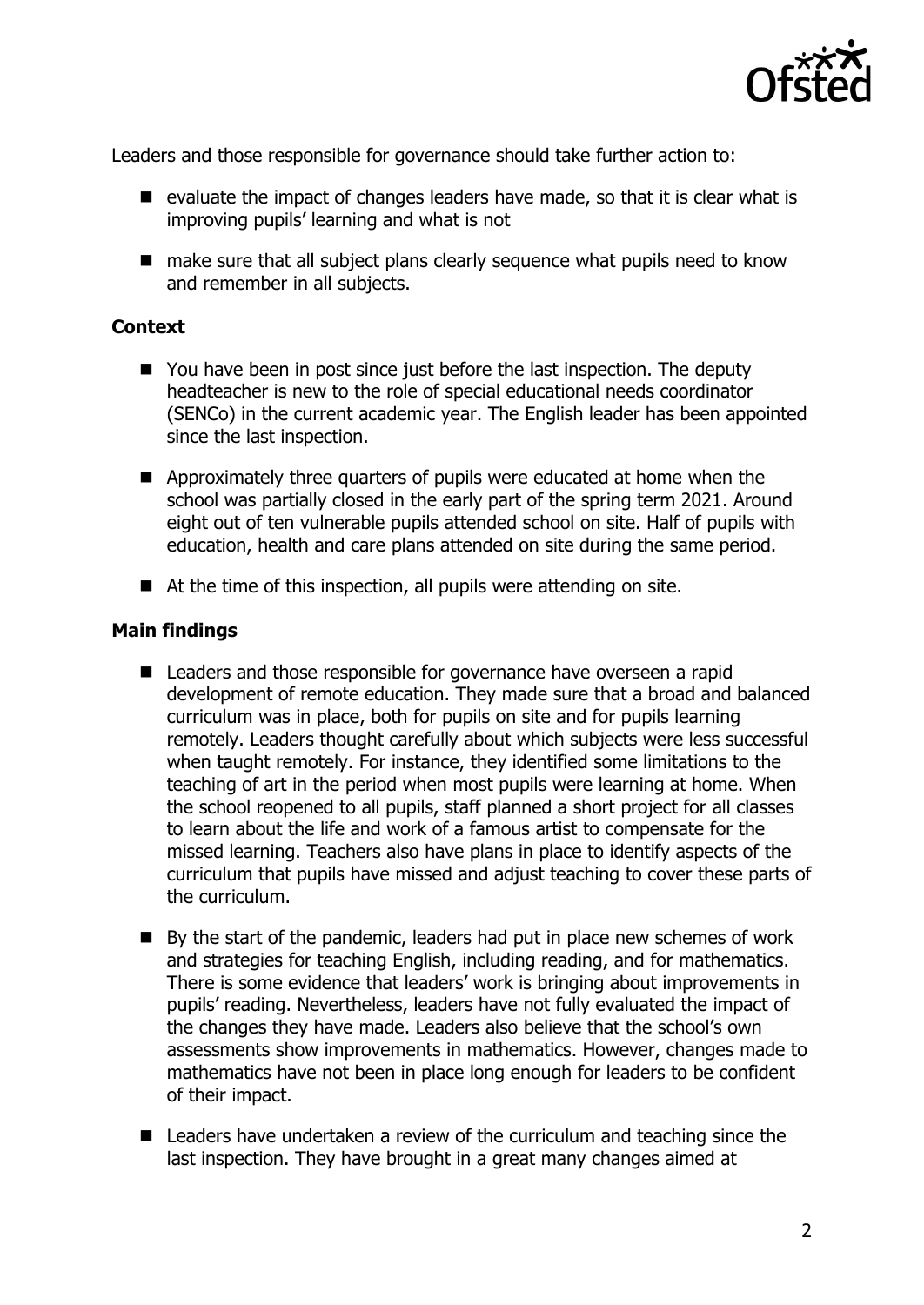

improving these aspects. It is not fully clear what difference this work is making to pupils' learning.

- Curriculum planning covers all subjects. It is clearer and more precise in some subjects than others. For instance, planning in geography explains what pupils need to learn in different strands of the subject. In other subjects, such as history, the knowledge that pupils need to acquire is less precisely set out. In some subjects, such as music, and design and technology, leaders have not set out a clear progression of knowledge and skills. Leaders have not made sure that curriculum plans are of an equally high quality in all subjects.
- Other local schools have supported the school in its development of the reading curriculum. This has allowed school leaders to develop a common understanding of the teaching of reading throughout the school. The new whole-class approach to teaching reading provides a clear structure for teachers. However, this approach to delivering the reading curriculum has not been in place long enough for its full impact to be evident.
- Weaker readers are supported through the use of a 'reading scheme' and are given books that are at just the right level for them to read. Those pupils who still need intensive phonics teaching have this in one-to-one or small-group sessions.
- The SENCo has made sure that teachers understand their role in the education of pupils with special educational needs and/or disabilities (SEND). She has ensured that pupils receive additional teaching in phonics and mathematics where needed, including during the period of partial school closure. Leaders believe that this has improved the learning for pupils with SEND. However, the changes are recent, and leaders are yet to evaluate their impact over time.
- Governors are ambitious for the school and its pupils. They know the school's current situation very well, including the provision of remote education. Governors understand their role and what they need to do to keep the school on track with its development. They are considerate of staff well-being.

## **Evidence**

This inspection was conducted remotely. We spoke to you, other senior leaders, pupils, staff, representatives of those responsible for governance and a representative of the local authority to discuss leaders' actions to provide education to all pupils during a national lockdown.

We also heard pupils read and looked at recorded learning materials and curriculum planning. We looked at responses to Ofsted's online questionnaire, Parent View, including 47 free-text responses, and 24 staff questionnaires.